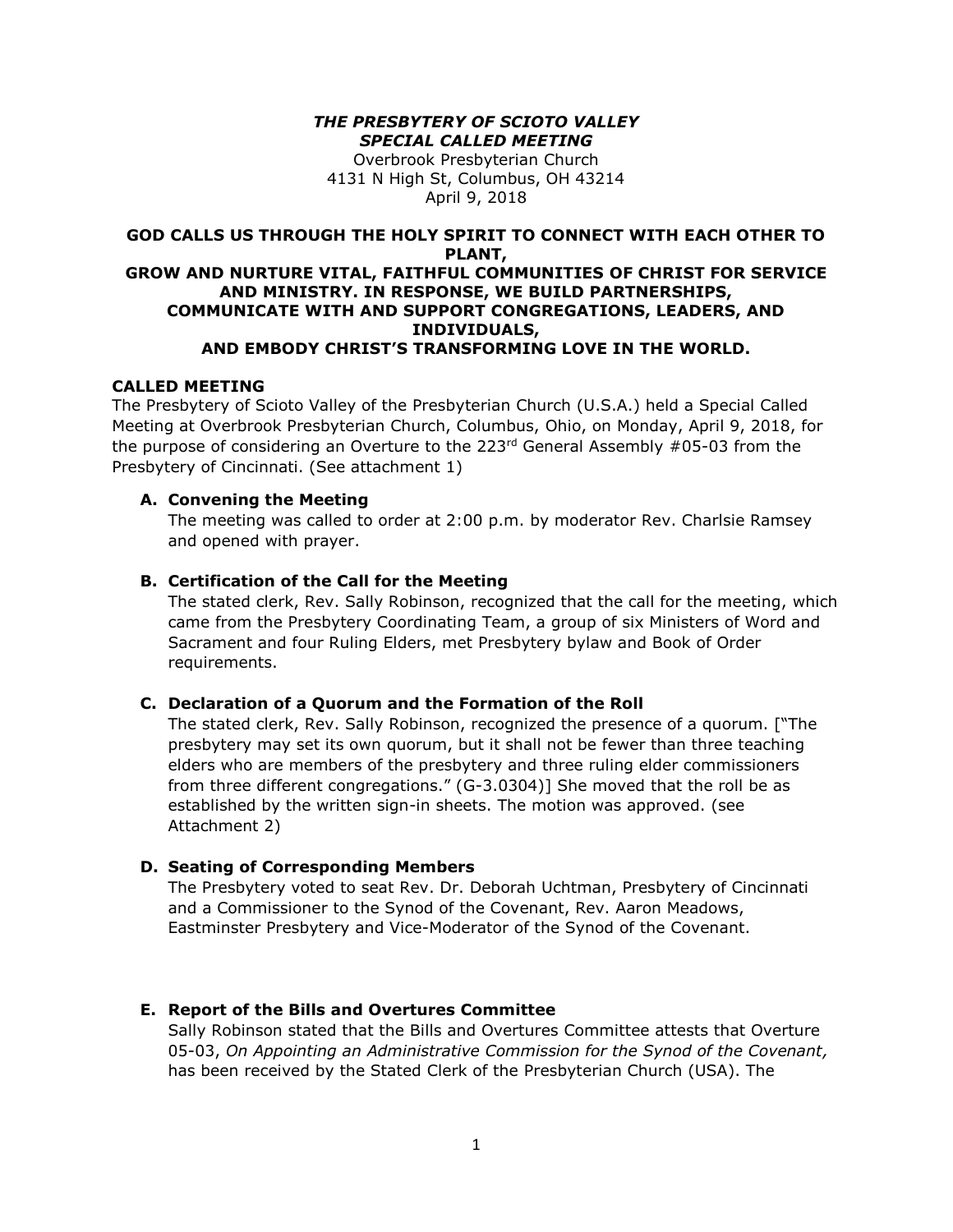Presbytery was shown the Overture in the Office of the General Assembly PC-Biz website.

It was moved by Rev. Leland Platt, Synod of the Covenant commissioner from Scioto Valley Presbytery, and seconded, that the Presbytery concur with the overture. Debate followed. During debate, Ruling Elder Ginny Shanda, a former commissioner to the Synod of the Covenant from Scioto Valley, was given voice by presbytery vote.

In a vote by counted ballots, the motion was approved and the Presbytery concurs with the overture, by a vote of 54-3.

## **F. Adjournment**

On motion, the meeting was adjourned with prayer by the moderator at 2:48 p.m.

Respectfully submitted,

Sally O. Robinson Stated Clerk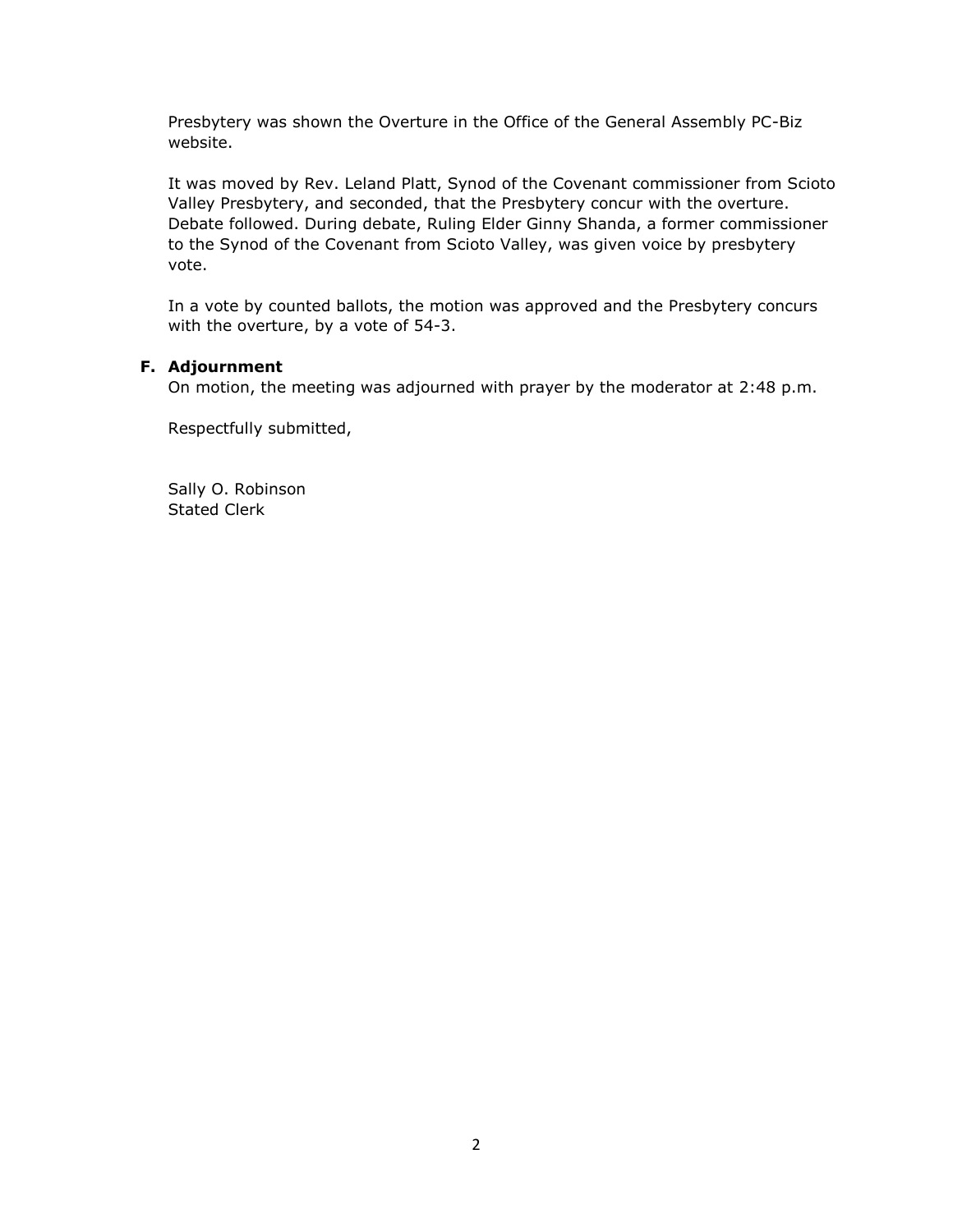#### Attachment 1

## ON APPOINTING AN ADMINISTRATIVE COMMISSION FOR THE SYNOD OF THE COVENANT

The Presbytery of Cincinnati overtures the 223 <sup>rd</sup> General Assembly (2018) of the Presbyterian Church (U.S.A.) to establish an Administrative Commission to address disorder in the Synod of the Covenant, as provided in G-3.0109b (5) of the Book of Order and Standing Rule K.2. of the Manual of the he General Assembly. The Commission, which shall consist of not fewer than seven (7) persons appointed by the Moderator (or Co-Moderators), shall:

- I. Conduct Special Administrative Review (G-3.0108b; Standing Rule K.2.) for the purpose of inquiring into and settling the following allegations of disorder:
	- a. Failure to determine a satisfactory method to fulfill the principles of participation and representation found in F-l .0403 and G-3.0103 in proposed amendments to the by-laws of the Synod, or adequately to consult with the presbyteries and racial-ethnic caucuses of the Synod in the preparation of said by-laws;
	- b. Failure to adequately support the ministry and mission of its presbyteries as they seek to support the witness of congregations (G-3.0401);
	- c. Failure to adequately facilitate communication with and among its presbyteries (G-3.0401a);
	- d. Failure to adequately exercise pastoral care among its presbyteries in order that the synod may live in the unity represented in the Sacraments (G-3.0401 b);
	- e. Conflict between the Synod Executive and the Racial-Ethnic Caucuses of the Synod, and with the Cabinet on Ethnic Church Affairs of the Synod;
	- f. Loss of trust and mutuality between the Synod and its constituent presbyteries;
	- g. Loss of trust and mutuality between the Synod Executive and multiple presbyteries of the Synod;
	- h. Loss of trust and mutuality between the Synod Executive and the elected and/or administrative leadership of multiple presbyteries of the Synod.
- 2. In its exercise of Special Administrative Review, and in consultation with the Personnel Services Committee of the Synod, conduct a comprehensive performance review of the Synod Executive, including feedback from Commissioners, Synod Staff, Racial-Ethnic Caucuses, Presbyteries, Presbytery Executives, and others as it may determine helpful to its task; and to direct the Synod regarding the remediation of performance deficiencies, which may include recommendation to terminate employment if it deems the mission of the Synod imperatively demands it.
- 3. Have full authority to enforce the findings and recommendations of its Special Administrative Review, granting fair notice and an opportunity to be heard to all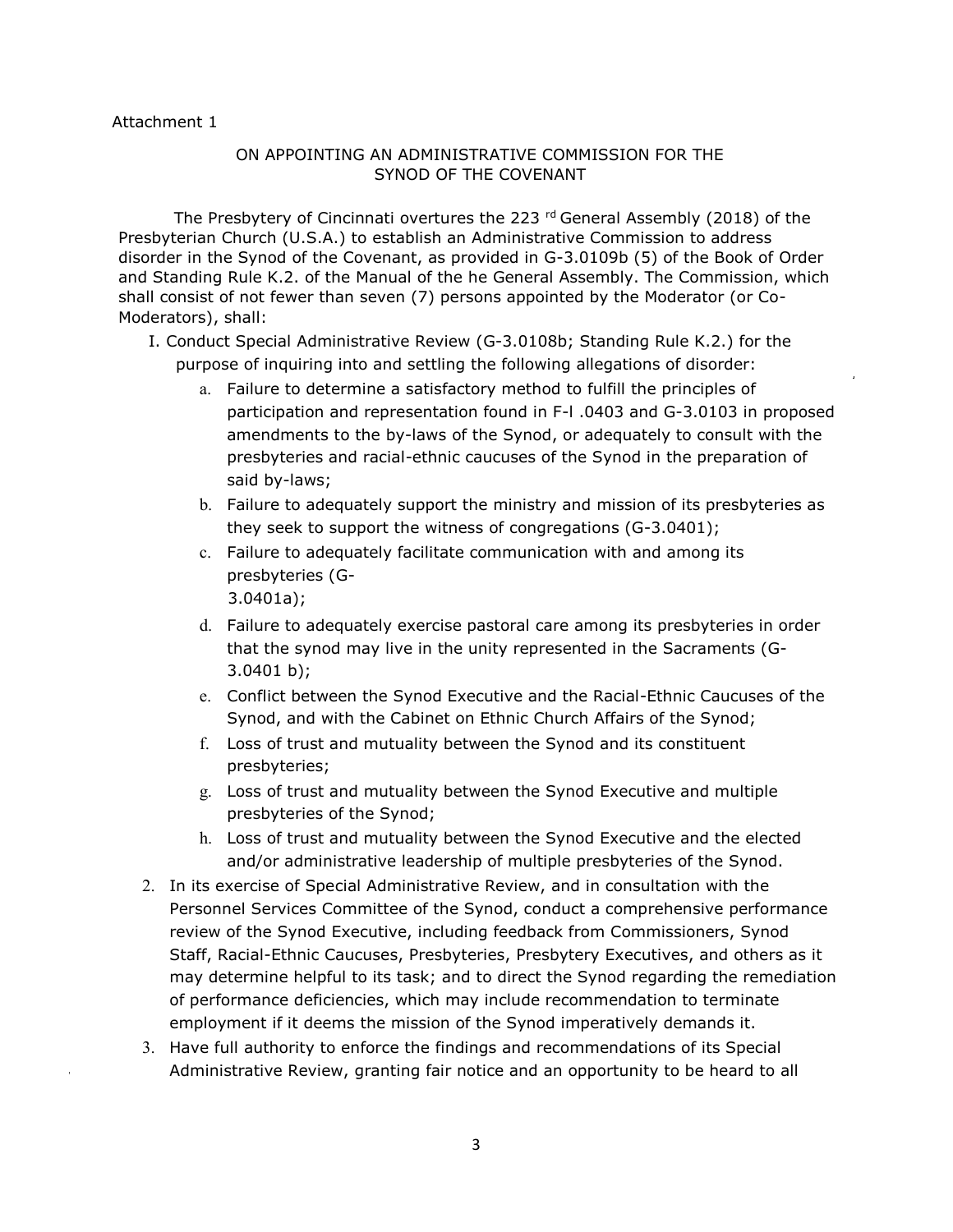parties. The process for termination of employment, if recommended, shall conform to the Personnel Policies of the

Synod in effect at the time the request for Special Administrative Review was initially filed.

4. Refer to judicial process any irregularities or offenses it may discover in the conduct of its review that cannot be remedied through administrative review.

#### RATIONALE

The Synod of the Covenant is experiencing serious conflict and dysfunction. At its August 2017 Synod Assembly, amendments to the Synod By-Laws were introduced which would have the effect of disempowering and marginalizing the racial-ethnic caucuses of the Synod from the decision-making processes of the Synod. These by-laws were constructed and presented with little, if any, consultation with the persons directly affected, and with no consultation with the presbyteries of the Synod. The given rationale was that "When a synod meets, it shall be composed of commissioners elected by the presbyteries" (G-3.0401), disregarding the Synod's obligation stated in the very same paragraph, "[to] determine a plan for the election of commissioners to the synod, *as well as the method to fulfill the principles and participation and representation found in F-l. 0403 and G-3.0103; both plans shall be subject to approval by a majority of the presbyteries in the synod"*  (emphasis added). The proposed bylaws have never been distributed to the presbyteries, nor are they available on the Synod website. The process seems set up to exclude the very voices synods are charged to protect. The proposed by-laws remove racial-ethnic voices from the council commissioned to make decisions for the body between Assemblies, on which persons elected by the Synod (as opposed to the presbyteries) may legally serve (see Request 90-1, Minutes, 1990, Part I, p. 254).

The process for the proposed amendments to the by-laws reinforces perceptions that they are a response to ongoing conflict between the Synod Executive and the racialethnic caucuses of the Synod which comprise the Cabinet for Ethnic Church Affairs (CECA). In defending the proposed by-laws at the August 2017 meeting, the Synod Executive allegedly accused those registering objections as being "greedy for power."

In addition, the qualities of trust and mutuality in the relationships between the presbyteries and the Synod, and presbytery leaders and the Synod Executive, have strained to the point of breaking. The Presbytery of Mackinac was recently blindsided by a request for a called meeting of the Synod to appoint an administrative commission to take original jurisdiction of the presbytery without any prior consultation or inquiry. Only threatened ecclesiastical suits alleging a violation of due process prompted the presentation of a substitute motion limiting the Commission's powers to inquiry only. No rationale, other than the receipt of four anonymous letters  $-$  the contents of which were withheld  $-$  were presented for the motion in the call.

Several presbyteries, including Maumee Valley, Scioto Valley, and Detroit have withdrawn some or all of their participation in the life of the Synod. Serious conflicts exist between several presbytery executives and the Synod Executive. Recently all five female presbytery executives refused to participate in an executive forum because of conflicts or concerns involving the synod executive.

There are serious, chronic problems in the dissemination of information from the synod to presbyteries and their leaders. Some presbytery executives have been told directly that they are not permitted at Synod Assemblies. Information regarding the timing and location of upcoming Assemblies, as well as agendas and supporting documents, are neither sent to the executives nor posted on the synod website.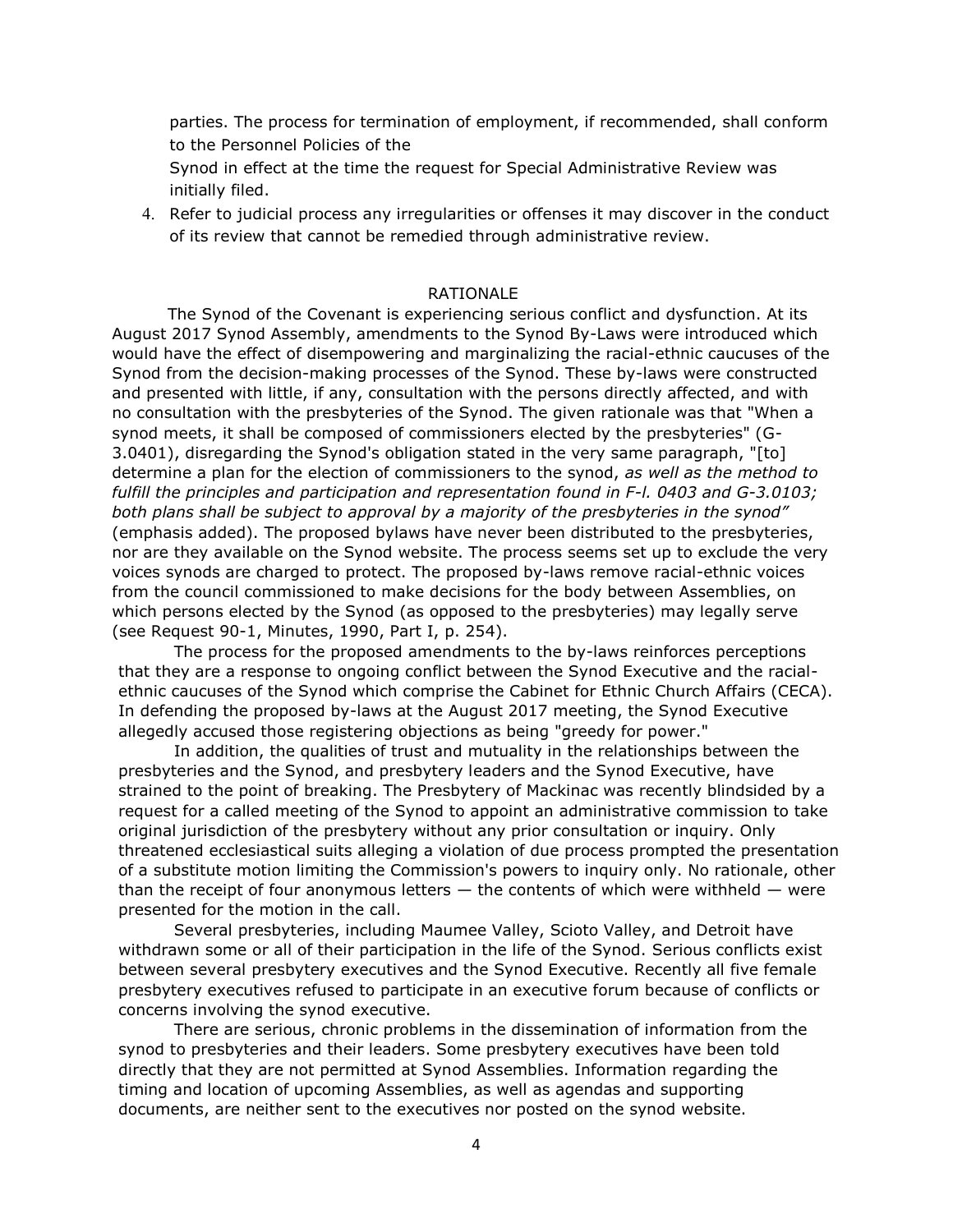At the November 2017 meeting of the Synod, the Personnel Services Committee indicated they had conducted a job performance review of the Synod Executive and a pay raise was being recommended to the Synod on the basis of that review. Email correspondence documentation indicates that the Personnel Services Committee did not meet in 2017, in direct contrast to their report filed in November 2017.

In November 2017, a question was publicly posed to the Chair of the Personnel Services Committee during a Synod meeting, inquiring if that committee would be willing to meet with the presbytery executives of the Synod of the Covenant. A direct response was deferred. The question was presented on additional occasions in email communication subsequent to the November 2017 Synod meeting, and the response from a Synod officer indicated it was inappropriate to make such a request. In addition, in December 2017, a Presbytery Executive requested a meeting between Presbytery Executives and the Synod Executive, and that direct invitation was refused by the Synod Executive.

Due to the severity of the issues involved, we believe time is of the essence in conducting this review.

Adopted by the Presbytery of Cincinnati at its stated meeting held in at Madeira Silverwood Presbyterian Church, Cincinnati, Ohio, on Saturday, February 24, 2018.

Attest: Young Moderator

win Goedicke **Stated Clerk**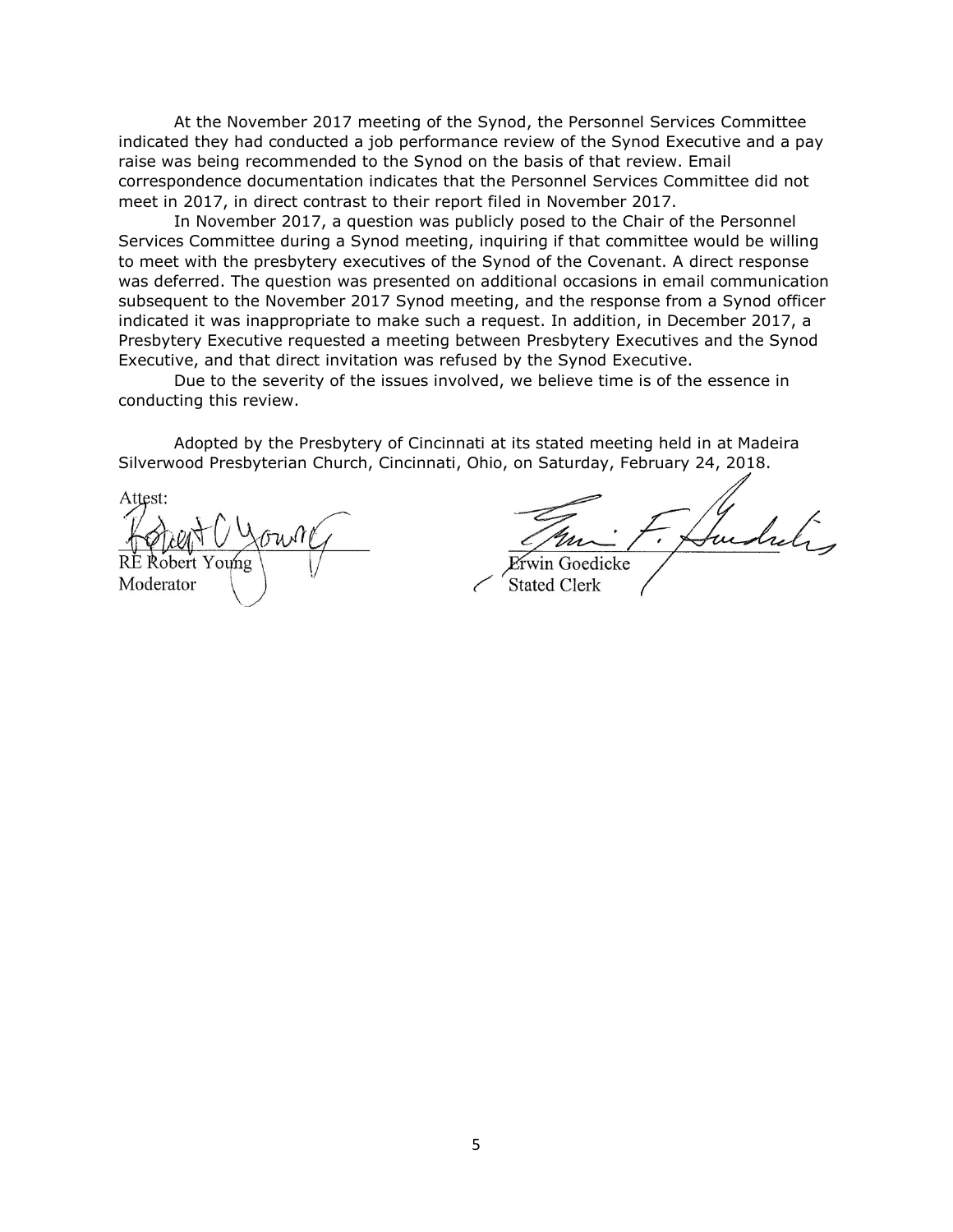Attachment 2 Athens, First PC **Rob Martin** Minister of Word and Sacrament Bremen, Bethel PC Judy Turner Commissioner Columbus, Broad Street PC Betty Lou Stull Commissioner Columbus, Highlands PC Kathy Isern Commissioner Columbus, Indianola PC Edwin Kinschner Commissioner Columbus, Overbrook PC Jan Williams Commissioner Columbus, Overbrook PC Kristina Johnston Commissioner Columbus, St. Andrew PC Ginny Shanda Visitor Columbus, St. Andrew PC Fred Vaughan Commissioner Columbus, Westminster PC Jim Benney Commissioner Delaware, First PC Carol Evans Commissioner Delaware, West Berlin PC Robert Gustafson Commissioned Ruling Elder Dublin PC Karen Zent Commissioner Dublin PC Logan, First PC Richard Wallar Commissioner Marysville, First PC **Dick Mickley** Commissioned Ruling Elder Marysville, First PC MaryAnn Edwards Commissioner

Jennifer Eastman

Bremen, Bethel PC Larry Hoffmann Minister of Word and Sacrament Cincinnati, Bethel Murdoch Deborah Uchtman Minister of Word and Sacrament/Corresponding Mem. Circleville PC Joel Esala Minister of Word and Sacrament Columbus, Covenant PC Tracy Keenan Minister of Word and Sacrament Columbus, Covenant PC Susan Imel Commission for Nurture and Outreach Columbus, Covenant PC Katie Kinnison Minister of Word and Sacrament Columbus, Glenn Echo PC Lee Platt Minister of Word and Sacrament Columbus, Grace Community PC Mathias Akih Minister of Word and Sacrament Columbus, Indianola PC Skip Jackson Minister of Word and Sacrament Columbus, Indianola PC Susan Warrener Smith Minister of Word and Sacrament HR Columbus, Overbrook Mary Gause Minister of Word and Sacrament Columbus, Overbrook PC Bill Gause Minister of Word and Sacrament Columbus, Ramseyer PC Justice Ofosuhene Minister of Word and Sacrament Columbus, St. Andrew PC Roger Au Minister of Word and Sacrament HR/Transitional Columbus, Westminster PC Doug Browne Minister of Word and Sacrament Delaware, Old Stone PC Don Hilkerbaumer Minister of Word and Sacrament HR/Transitional Hinkle Minister of Word and Sacrament Gahanna, Mifllin PC Marquell Segelken Commission for Church Professionals Grandview Heights, Boulevard Preston Shealy Minister of Word and Sacrament Hilliard PC Bob Armstrong Minister of Word and Sacrament Logan, First PC Liz Wagner Minister of Word and Sacrament Marysville, First PC **Jeff Schooley** Minister of Word and Sacrament Newark, Hanover PC Sarah Juist Minister of Word and Sacrament Newark, Second PC Todd Tracy Minister of Word and Sacrament Ohio Council of Churches Rebecca Tollefson Minister of Word and Sacrament